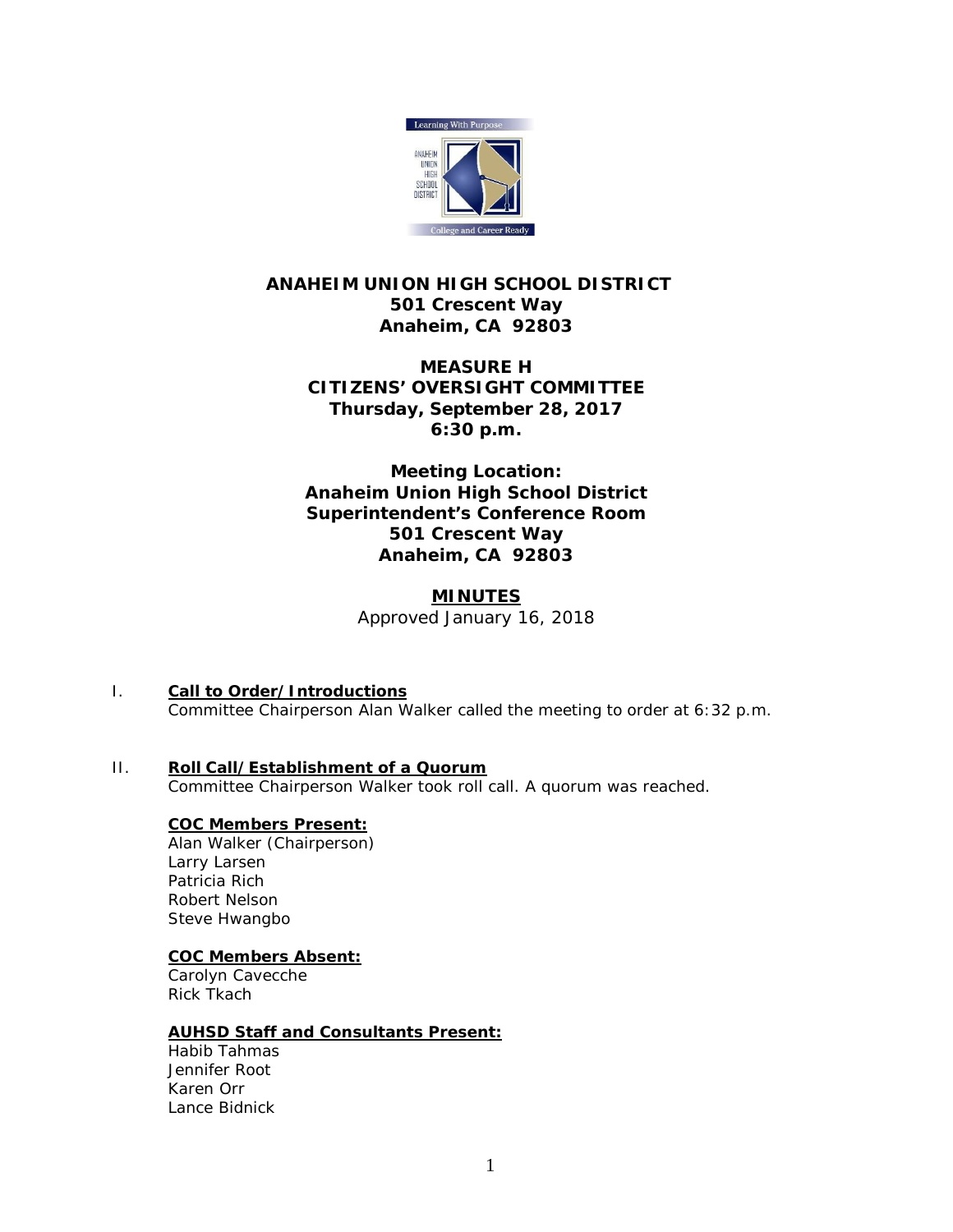Patricia Neely

Leslie Sydnor, Program Manager (Cumming Construction Management, Inc.)

#### III. **Adoption of Agenda and Approval of Minutes**

Committee member Steve Hwangbo made a motion that was seconded by member Patricia Rich to adopt the amended agenda of the September 28, 2017 COC meeting. All committee members agreed and the amended agenda was adopted.

Committee member Steve Hwangbo made a motion that was seconded by member Robert Nelson to approve the draft minutes of the May 4, 2017 COC meeting. All committee members agreed and the minutes were approved.

#### IV. **Public Comment**

There were no public comments.

## V. **Staff Update on Measure H Program**

Patricia Neely presented an update on the closeout and DSA certification of the Katella High School-DROPS Site Improvement project. The project is now complete and it will no longer be reported as an active project. Mrs. Neely discussed the budget and the project's final expenditures.

Leslie Sydnor discussed Dale Junior High School's modernization and new construction project. The design of the project's scope is being approached in three phases but will be bid as one lease leaseback (LLB) project in the near future. She discussed the budget, the schedule and the project's expenditures to date. Square foot costs for modernization and for new construction were shown on the update as requested by the committee. Ms. Sydnor informed that Dale's modernization package and Polaris have been submitted to the Division of the State Architect (DSA) for plan check.

Leslie Sydnor presented an update on the Cypress High School Site Improvement Project which received approval from the Division of the State Architect (DSA) on July 11, 2017. The project is currently out to bid as a lease leaseback (LLB) project.

Patricia Neely presented an update on the Oxford Academy Music and STEAM Lab project. This project is minimally funded with Measure H dollars, mainly for technology upgrades, furniture, safety and security. She discussed budget, the schedule and the project's expenditures to date. The project will be submitted to the Division of the State Architect (DSA) for plan check before the end of this year.

Patricia Neely also discussed the implementation status of 21<sup>st</sup> Century classroom furniture project and upcoming Measure H projects as follows:

- Walker JHS Modernization
- Hope School Modernization
- Magnolia HS New Construction and Modernization
- Gilbert HS Modernization
- Brookhurst JHS Security Fencing: *Bid Opening October 19, 2017*
- Loara HS Security Fencing
- District Office Security Measures: *Lance Bidnick discussed the*